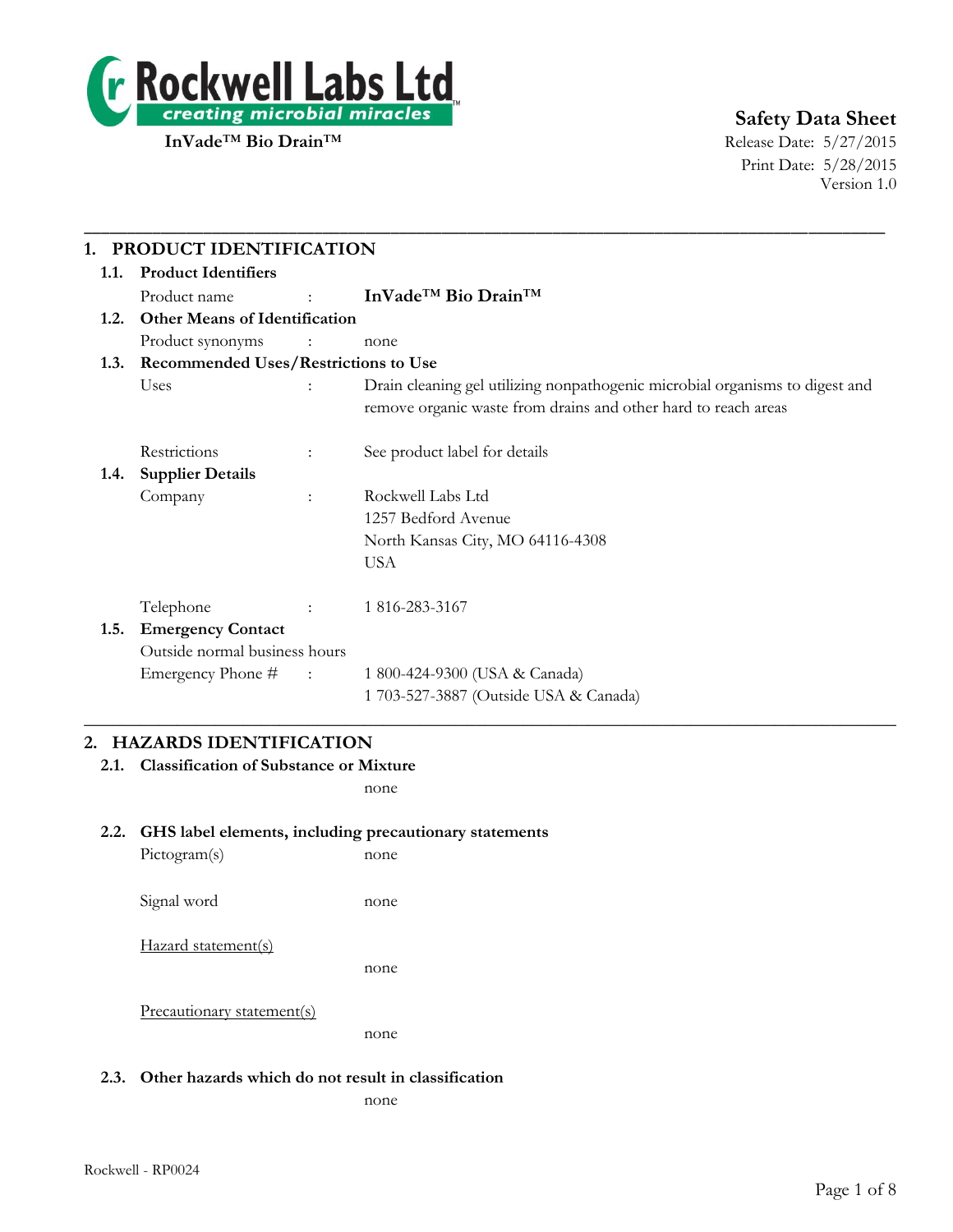

# **Safety Data Sheet**

Print Date: 5/28/2015 Version 1.0

## **3. COMPOSITION/INFORMATION ON INGREDIENTS**

#### **3.1. Substances**

Not applicable

## **3.2. Mixtures**

Hazardous component(s) or components of note:

| Chemical Identity                              | Contains $(\% w/w)$ | CAS-No. | Hazard Classification |
|------------------------------------------------|---------------------|---------|-----------------------|
| Nonpathogenic bacillus $>1$ million cfu/gallon |                     | -----   | none                  |
| <b>bacteria</b>                                |                     |         |                       |

 $\_$  , and the set of the set of the set of the set of the set of the set of the set of the set of the set of the set of the set of the set of the set of the set of the set of the set of the set of the set of the set of th

**\_\_\_\_\_\_\_\_\_\_\_\_\_\_\_\_\_\_\_\_\_\_\_\_\_\_\_\_\_\_\_\_\_\_\_\_\_\_\_\_\_\_\_\_\_\_\_\_\_\_\_\_\_\_\_\_\_\_\_\_\_\_\_\_\_\_\_\_\_\_\_\_\_\_**

## **4. FIRST AID MEASURES**

## **4.1. Description of first aid measures**

#### **General advice**

Consult a physician or poison control center. Provide this safety data sheet to medical personnel. Move out of hazardous areas.

#### **If inhaled**

Move person to fresh air. If person is not breathing, call 911 or an ambulance, then give artificial respiration, preferably mouth to mouth if possible. Call a poison control center or doctor for further treatment advice.

#### **In case of skin contact**

Take off contaminated clothing. Rinse skin immediately with plenty of water for 15-20 minutes. Call a poison control center or doctor for treatment advice.

#### **In case of eye contact**

Hold eye open and rinse slowly and gently with water for 15-20 minutes. Remove contact lenses, if present, after the first 5 minutes, then continue rinsing eye. Call a poison control center or doctor for treatment advice.

#### **If swallowed**

Call a poison control center or doctor for treatment advice. Have person sip a glass of water if able to swallow. Do not induce vomiting unless told to do so by a poison control center or doctor. Do not give anything by mouth to an unconscious person.

- **4.2. Most important symptoms and effects, both acute and delayed** None known
- **4.3. Indication of any immediate medical attention and special treatment needed, if necessary** None known

## **5. FIRE FIGHTING MEASURES**

## **5.1. Extinguishing media**

Suitable extinguishing media: use water spray, alcohol-resistant foam, dry chemical or carbon dioxide.

 $\_$  , and the set of the set of the set of the set of the set of the set of the set of the set of the set of the set of the set of the set of the set of the set of the set of the set of the set of the set of the set of th

- **5.2. Specific hazards arising from the chemical** Oxides of carbon, nitrogen, and sulfur.
- **5.3. Special protective equipment and precautions for fire fighters**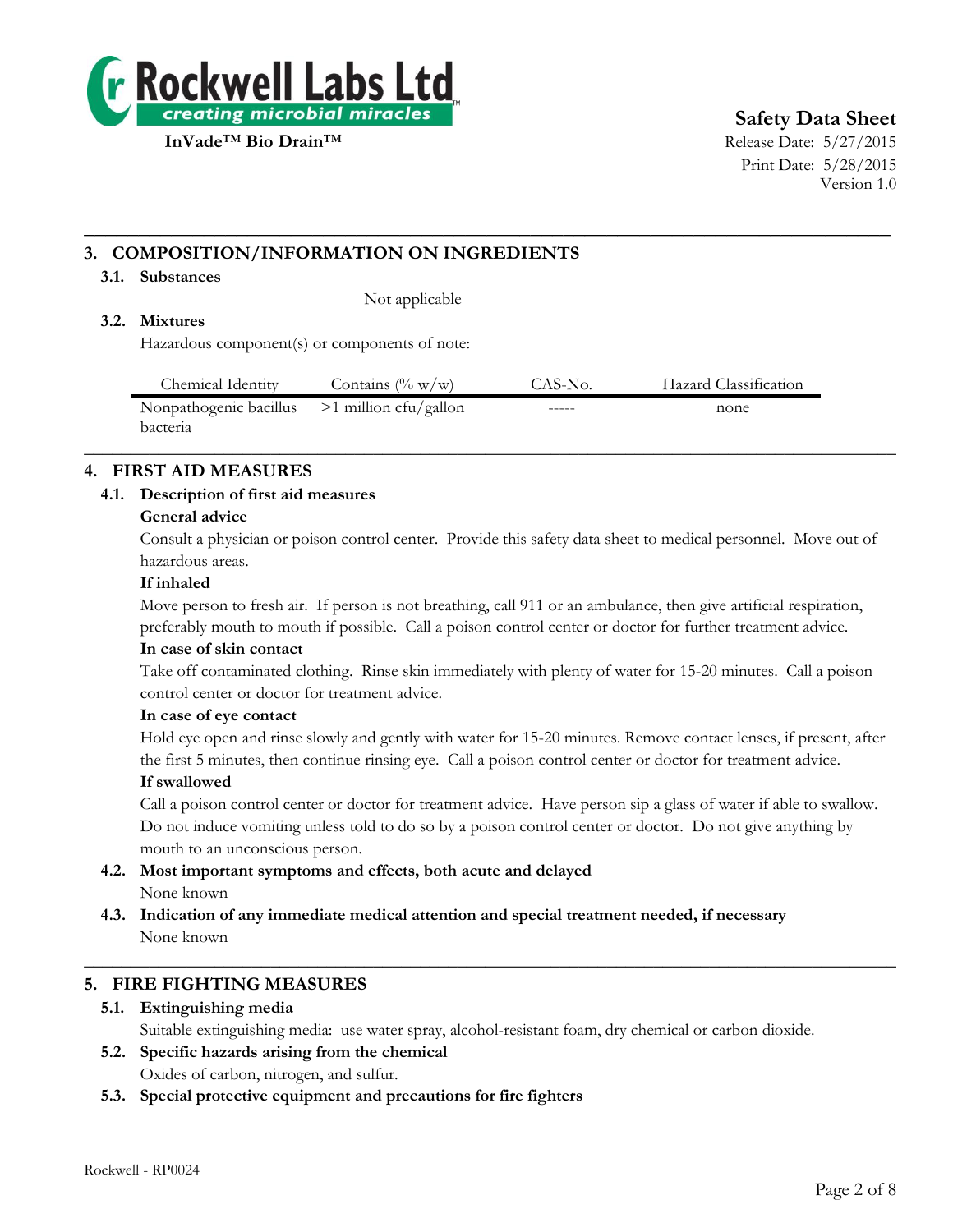

**Safety Data Sheet**

Print Date: 5/28/2015 Version 1.0

Wear self contained breathing apparatus for firefighting if deemed necessary. Additional information: none.

**5.4. Further information**

No data available

## **6. ACCIDENTAL RELEASE MEASURES**

## **6.1. Personal precautions, protective equipment and emergency procedures**

Avoid contact with spilled product and contaminated surfaces. Evacuate personnel to safe areas during emergencies. For safe handling instructions see section 7. For proper PPE see section 8.

 $\_$  , and the set of the set of the set of the set of the set of the set of the set of the set of the set of the set of the set of the set of the set of the set of the set of the set of the set of the set of the set of th

**6.2. Environmental precautions** Prevent further leakage or spillage if safe to do so.

## **6.3. Methods and materials for containment and cleaning up**

Wipe up any spilled material and dispose of according to instructions in section 13. Wash contaminated surfaces with soap and water. If required, clean surface with bleach or quaternary ammonia disinfectant.

## **7. HANDLING AND STORAGE**

## **7.1. Precautions for safe handling**

Handle in accordance with good industrial hygiene practices. For additional precautions see section 2.2

 $\_$  , and the set of the set of the set of the set of the set of the set of the set of the set of the set of the set of the set of the set of the set of the set of the set of the set of the set of the set of the set of th

 $\_$  , and the set of the set of the set of the set of the set of the set of the set of the set of the set of the set of the set of the set of the set of the set of the set of the set of the set of the set of the set of th

## **7.2. Conditions for safe storage, including any incompatibilities**

Store in a cool dry place. Store in original container. Do not store where children or animals may gain access.

## **8. EXPOSURE CONTROLS/PERSONAL PROTECTION**

## **8.1. Control parameters**

Components with workplace parameters

|      | <b>TV</b> | alue   | $-0.42$ | <b>Basis</b> |
|------|-----------|--------|---------|--------------|
| none | ------    | ------ | ------  | $------$     |

## **8.2. Appropriate engineering controls**

Ensure relevant engineering controls are employed to prevent exceeding threshold values for the listed control parameters in section 8.1.

## **8.3. Individual protection measures, such as personal protective equipment**

In normal use and handling conditions refer to the product label for required PPE. In all other cases the following recommendations would apply.

## **Eye/face protection**

Safety glasses or other similar eye protection conforming to ANSI Z87.1 standards recommended when handling product.

## **Skin protection**

Chemical resistant nitrile rubber or similarly compatible gloves recommended when handling product. Dispose of contaminated gloves after use in accordance with applicable local and state regulations. Wash exposed skin with soap and water immediately. Wash all contaminated clothing prior to reuse.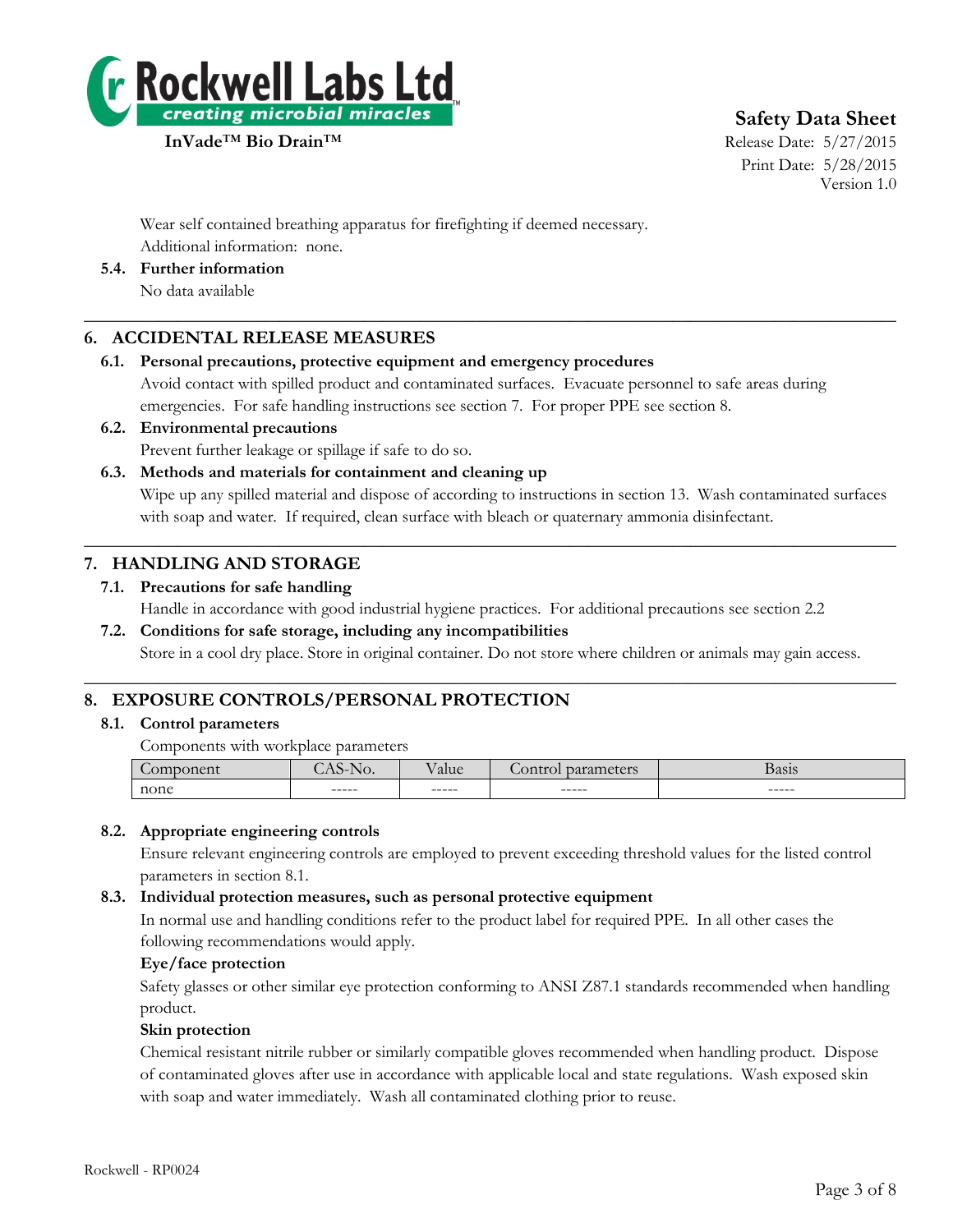

# **Safety Data Sheet**

Print Date: 5/28/2015 Version 1.0

#### **Respiratory protection**

Not required under normal use conditions. **Thermal hazards** None known

## **9. PHYSICAL AND CHEMICAL PROPERTIES**

## **9.1. Information on basic physical and chemical properties**

 $\_$  , and the set of the set of the set of the set of the set of the set of the set of the set of the set of the set of the set of the set of the set of the set of the set of the set of the set of the set of the set of th

| Appearance;                                      | Orange gel            |
|--------------------------------------------------|-----------------------|
| Odor;                                            | Citrus                |
| Odor threshold;                                  | No data available     |
| pH;                                              | $6.5 - 7.5$ (24.2 °C) |
| Melting point/freezing point;                    | No data available     |
| Initial boiling point and boiling<br>range;      | No data available     |
| Flash point;                                     | $> 200$ °F (93 °C)    |
| Evaporation rate;                                | No data available     |
| Flammability (solid, gas);                       | No data available     |
| Upper/lower flammability or<br>explosive limits; | No data available     |
| Vapor pressure;                                  | No data available     |
| Vapor density;                                   | No data available     |
| Relative density;                                | $1.02$ g/ml           |
| Solubility;                                      | Soluble in water      |
| Partition coefficient: n-<br>octanol/water;      | No data available     |
| Auto-ignition temperature;                       | No data available     |
| Decomposition temperature;                       | No data available     |
| Kinematic Viscosity;                             | 4183 cP               |
| 9.2. Additional Information                      |                       |

No data available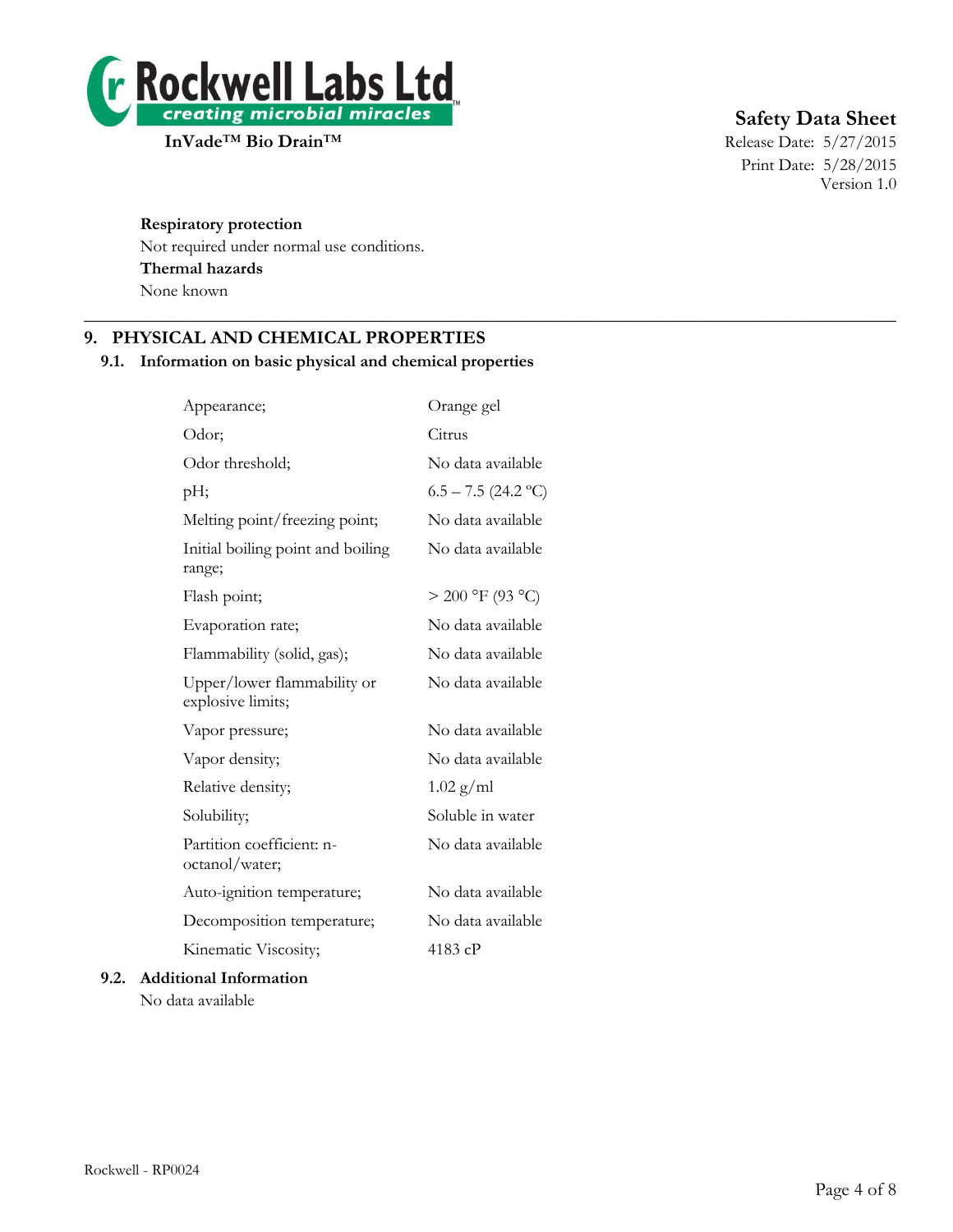

# **Safety Data Sheet**

Print Date: 5/28/2015 Version 1.0

## **10. STABILITY AND REACTIVITY**

#### **10.1. Reactivity**

No data available

## **10.2. Chemical stability** Stable under recommended storage conditions.

#### **10.3. Possibility of hazardous reactions** No data available

**10.4. Conditions to avoid**

Exposure to excessive heat.

## **10.5. Incompatible materials**

Strong oxidizing agents. Strong reducing agents. Disinfecting agents.

 $\_$  , and the set of the set of the set of the set of the set of the set of the set of the set of the set of the set of the set of the set of the set of the set of the set of the set of the set of the set of the set of th

 $\_$  , and the set of the set of the set of the set of the set of the set of the set of the set of the set of the set of the set of the set of the set of the set of the set of the set of the set of the set of the set of th

## **10.6. Hazardous decomposition products**

Other decomposition products – no data available

In the event of a fire: see section 5

## **11. TOXICOLOGICAL INFORMATION**

## **11.1. Information on toxicological effects**

## **Acute Toxicity**

LD50 Oral –  $\text{Rat}$  –  $>$  5000 mg/kg LD50 Dermal –  $\text{Rat}$  –  $>$  5000 mg/kg LD50 Inhalation – no data available **Skin corrosion/irritation** Not a skin irritant **Serious eye damage/irritation** Not an eye irritant **Respiratory or skin sensitization** Not a known sensitizer **Germ cell mutagenicity** Not a known mutagen **Carcinogenicity** IARC: No component of this product presents at levels greater than or equal to 0.1% is identified as probable, possible or confirmed human carcinogen by IARC. ACGIH: No component of this product presents at levels greater than or equal to 0.1% is identified as probable, possible or confirmed human carcinogen by ACGIH. NTP: No component of this product presents at levels greater than or equal to 0.1% is identified as probable, possible or confirmed human carcinogen by NTP. OSHA: No component of this product presents at levels greater than or equal to 0.1% is identified as probable, possible or confirmed human carcinogen by OSHA. **Reproductive toxicity**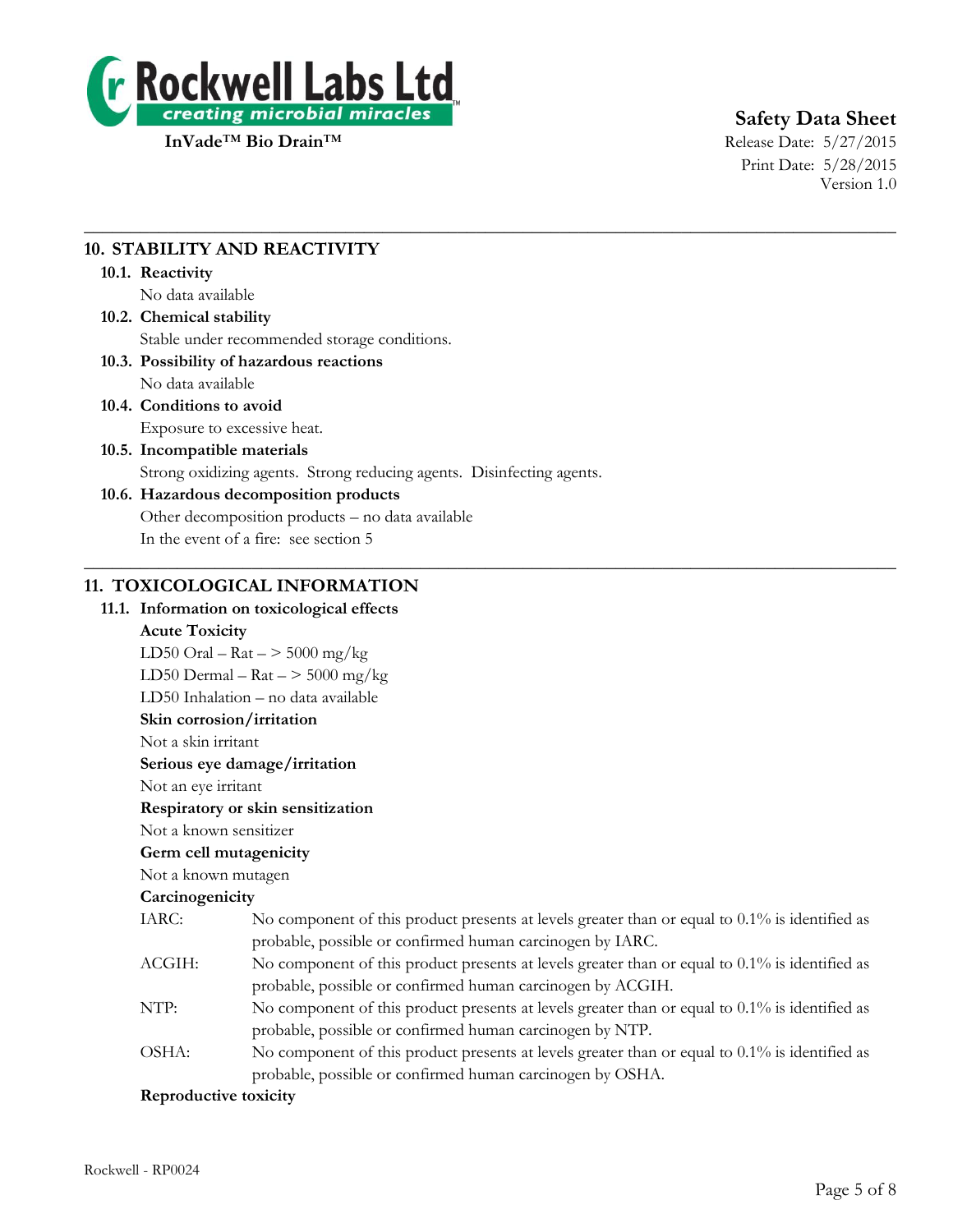

# **Safety Data Sheet**

Print Date: 5/28/2015 Version 1.0

Not a known reproductive toxicant **Specific target organ toxicity – single exposure** No data available **Specific target organ toxicity – repeated exposure** No data available **Aspiration hazard** No data available **11.2. Other information**

No data available

## **12. ECOLOGICAL INFORMATION**

#### **12.1. Toxicity**

| Toxicity to fish                    | no data available |
|-------------------------------------|-------------------|
| Toxicity to daphnia                 | no data available |
| and other aquatic                   |                   |
| invertebrates                       |                   |
| 12.2. Persistence and degradability |                   |
| No data available                   |                   |
| 12.3. Bioaccumulative potential     |                   |
| No data available                   |                   |
| 12.4. Mobility in soil              |                   |
| No data available                   |                   |
| 12.5. Other adverse effects         |                   |
| No data available                   |                   |
|                                     |                   |

## **13. DISPOSAL CONSIDERATIONS**

#### **13.1. Disposal Methods.**

The best disposal method is to use the entire quantity per label directions. If it is necessary to dispose of unused material then follow the label instructions and relevant local, state and federal waste disposal guidelines.

 $\_$  , and the set of the set of the set of the set of the set of the set of the set of the set of the set of the set of the set of the set of the set of the set of the set of the set of the set of the set of the set of th

Product Disposal:

Do not contaminate water, food or feed by storage or disposal.

#### Packaging Disposal:

If empty: Place in trash or offer for recycling if available. If partly filled: Call your local solid waste agency or 1- 800-CLEANUP which is managed as a public-private partnership.

 $\_$  , and the set of the set of the set of the set of the set of the set of the set of the set of the set of the set of the set of the set of the set of the set of the set of the set of the set of the set of the set of th

See section 8 for proper PPE and precautionary handling measures.

## **14. TRANSPORT INFORMATION**

## **DOT**

Not dangerous goods **IMDG**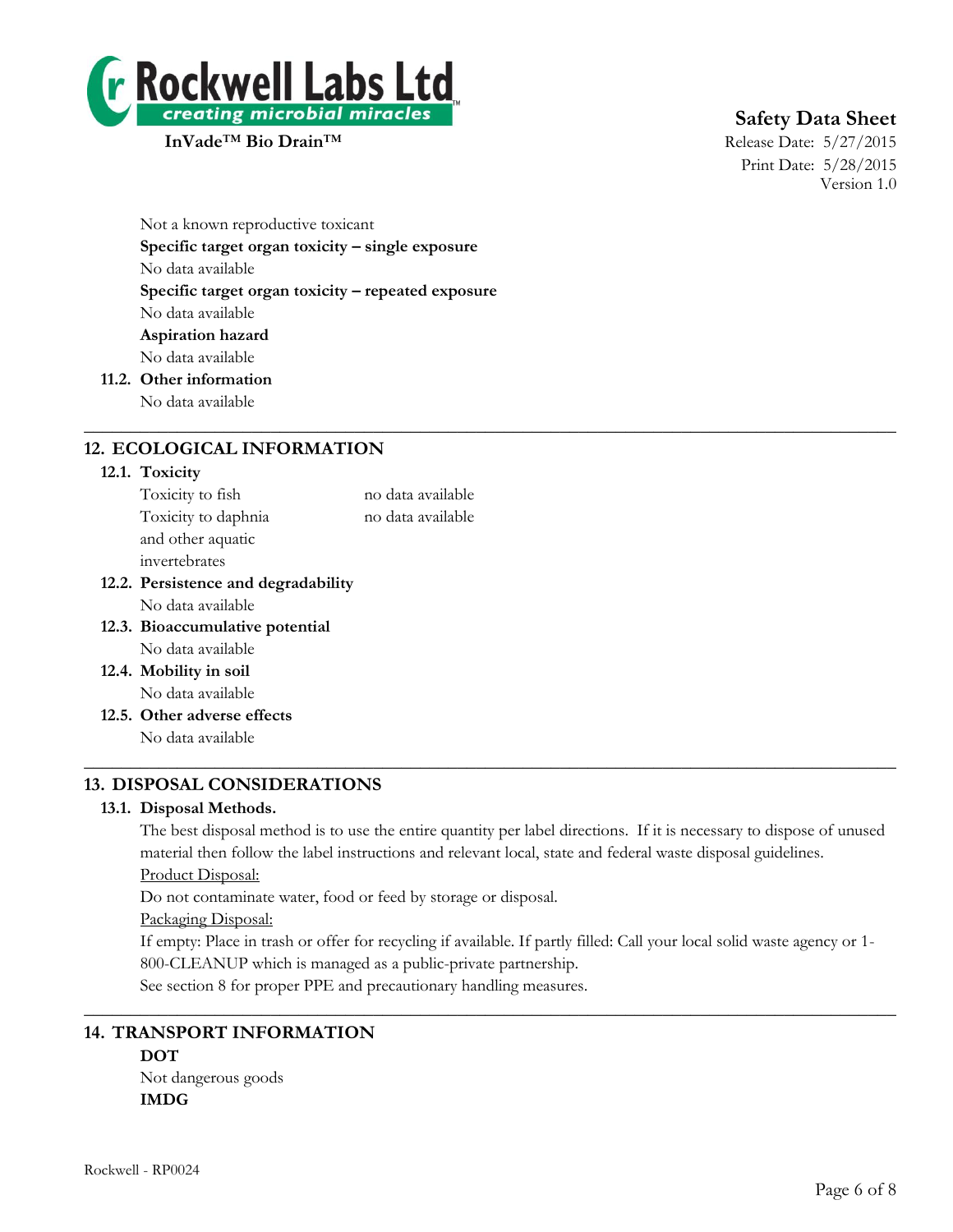

# **Safety Data Sheet**

Print Date: 5/28/2015 Version 1.0

Not dangerous goods **IATA** Not dangerous goods

## **15. REGULATORY INFORMATION**

## **SARA 302 Components**

No chemicals in this material are subject to the reporting requirements of SARA Title III, Section 302.

\_\_\_\_\_\_\_\_\_\_\_\_\_\_\_\_\_\_\_\_\_\_\_\_\_\_\_\_\_\_\_\_\_\_\_\_\_\_\_\_\_\_\_\_\_\_\_\_\_\_\_\_\_\_\_\_\_\_\_\_\_\_\_\_\_\_\_\_\_\_\_\_\_\_\_\_\_\_\_\_\_\_\_\_\_\_\_\_\_\_\_\_\_\_

#### **SARA 313 Components**

This material does not contain any chemical components with known CAS numbers that exceed the threshold (De Minimis) reporting levels established by SARA Title III, Section 313.

#### **SARA 311/312 Hazards**

None

#### **California Proposition 65 Components**

This product does not contain any chemicals known to the state of California to cause cancer, birth defects, or reproductive harm.

#### **TSCA**

All components of this product are listed, exempted, or excluded from listing on the U.S. Toxic Substances Control Act chemical substance inventory.

 $\_$  , and the set of the set of the set of the set of the set of the set of the set of the set of the set of the set of the set of the set of the set of the set of the set of the set of the set of the set of the set of th

## **16. OTHER INFORMATION**

#### **Acronyms and abbreviations used**

| LD50         | Lethal Dose, 50%                                      |
|--------------|-------------------------------------------------------|
| <b>OECD</b>  | Organization for Economic Cooperation and Development |
| IARC         | International Agency for Research on Cancer           |
| <b>ACGIH</b> | American Conference of Industrial Hygienists          |
| NTP          | National Toxicology Program                           |
| <b>OSHA</b>  | Occupational Safety and Health Administration         |
| <b>DOT</b>   | Department of Transportation                          |
| <b>IMDG</b>  | <b>International Maritime Dangerous Goods</b>         |
| IATA         | International Air Transport Association               |
| SARA         | Superfund Amendments and Reauthorization Act          |
| TSCA         | Toxic Substances Control Act                          |
| CAS-No.      | Chemical Abstract Services - Number                   |
| <b>PPE</b>   | Personal Protective Equipment                         |
| <b>HMIS</b>  | Hazardous Materials Identification System             |
| <b>NFPA</b>  | National Fire Protection Association                  |
| <b>PPM</b>   | Parts Per Million                                     |
|              |                                                       |